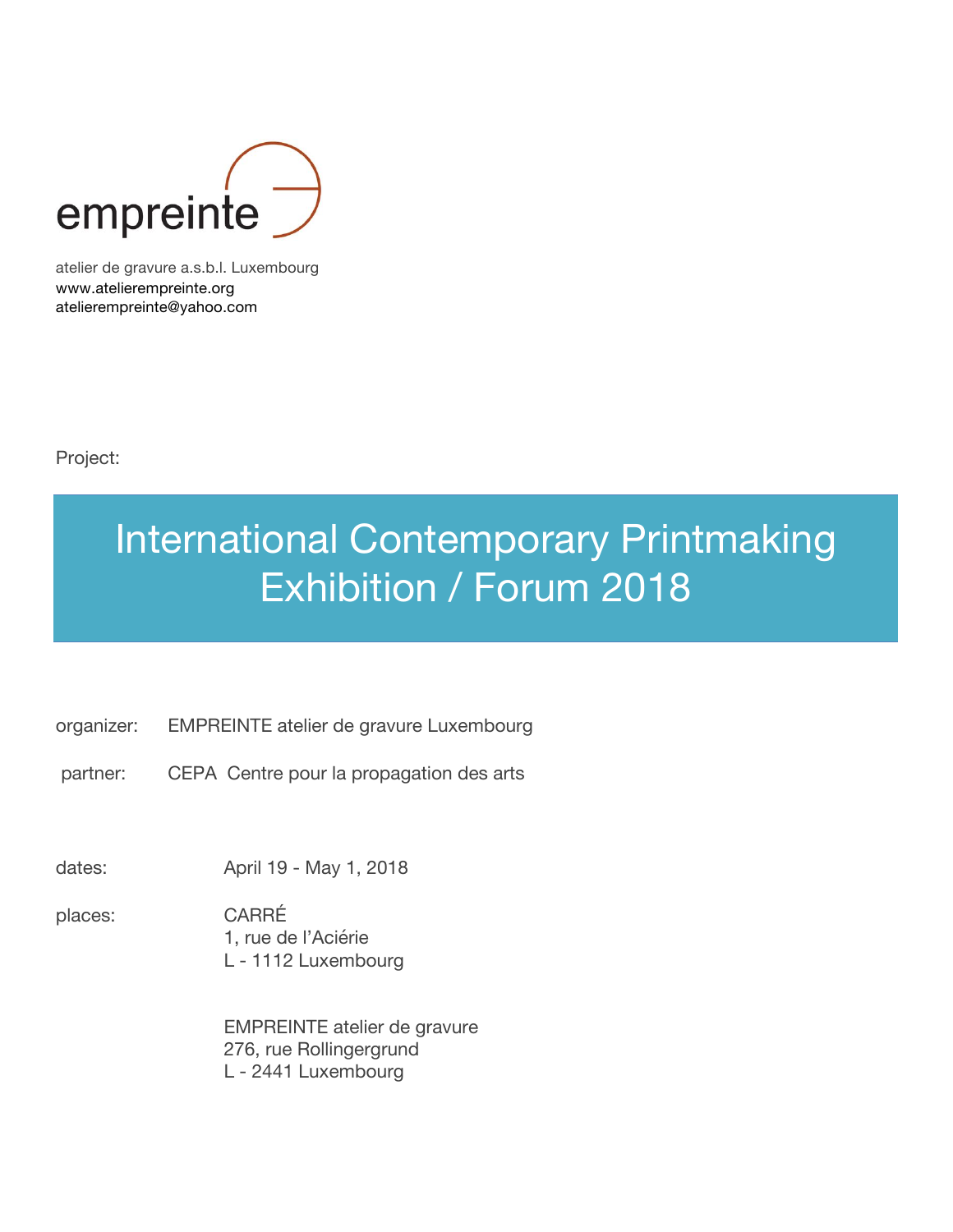Table of contents:

| 1) | Introduction and concept                | p. | $\overline{2}$ |
|----|-----------------------------------------|----|----------------|
| 2) | The printmaking exhibition              | p. | 3              |
| 3) | Empreinte atelier de gravure Luxembourg | p. | 5              |
|    | - Activities                            | p. | 6              |
|    | - Recent exhibitions                    | p. | 8              |
|    | - Friendships- Connections              | p. | 10             |
|    | - Artist Residencies                    | p. | 11             |
|    |                                         |    |                |
| 4) | Contact and external relations          | p. | 12             |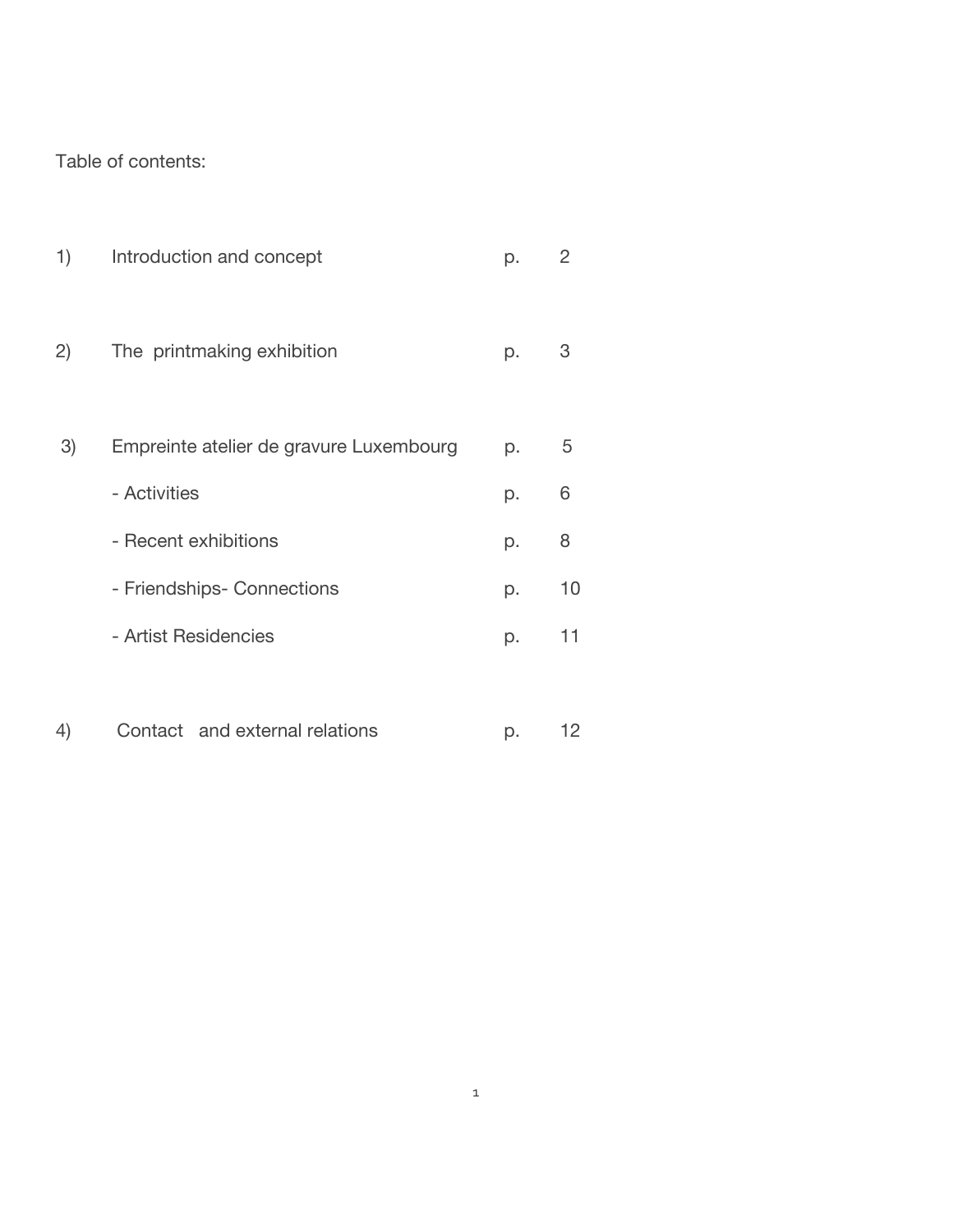## Introduction and Concept

#### Printmaking Exhibition and Forum

| dates:  | April 19 to May 1, 2018                                  |
|---------|----------------------------------------------------------|
| places: | CARRÉ, 1 rue de l'Aciérie, Hollerich, Luxembourg         |
|         | Empreinte atelier de gravure, Rollingergrund, Luxembourg |

Idea of the exhibition/forum:

We are continuously surrounded by printed images in daily life (advertisements, posters, flyers, billboards, newspapers, catalogs, packaging ...), yet the original matrix-based printmaking techniques from which these contemporary images stem, date back centuries.

Printmaking has become recognized and valued as an independent form of art, separate from the idea of a simple, cheap reproduction of original art for the general public.

With the emergence of mechanical offset processes and computer graphics, printmaking has often struggled to assert its value as an artform. While original prints are admittedly multiples - they are nevertheless unique works in themselves. Today, printmaking is witnessing a worldwide renaissance, integrating traditional techniques alongside the latest digital developments.

Unlike most other individual artistic practices, printmaking is often practised within collective or shared studios, thriving places for creativity, knowledge sharing, research and lively social meeting points. Artist residencies, exchanges and courses are some of the missions, which these various printmaking studios / associations / institutions promote.

Empreinte will offer "carte blanche" to an array of 16 national and international organizations - with whom we have longstanding relations. We are very proud to introduce the public to the impressive variety of captivating printmaking techniques, themes, ways of expression, art works and visions fostered in theses studios.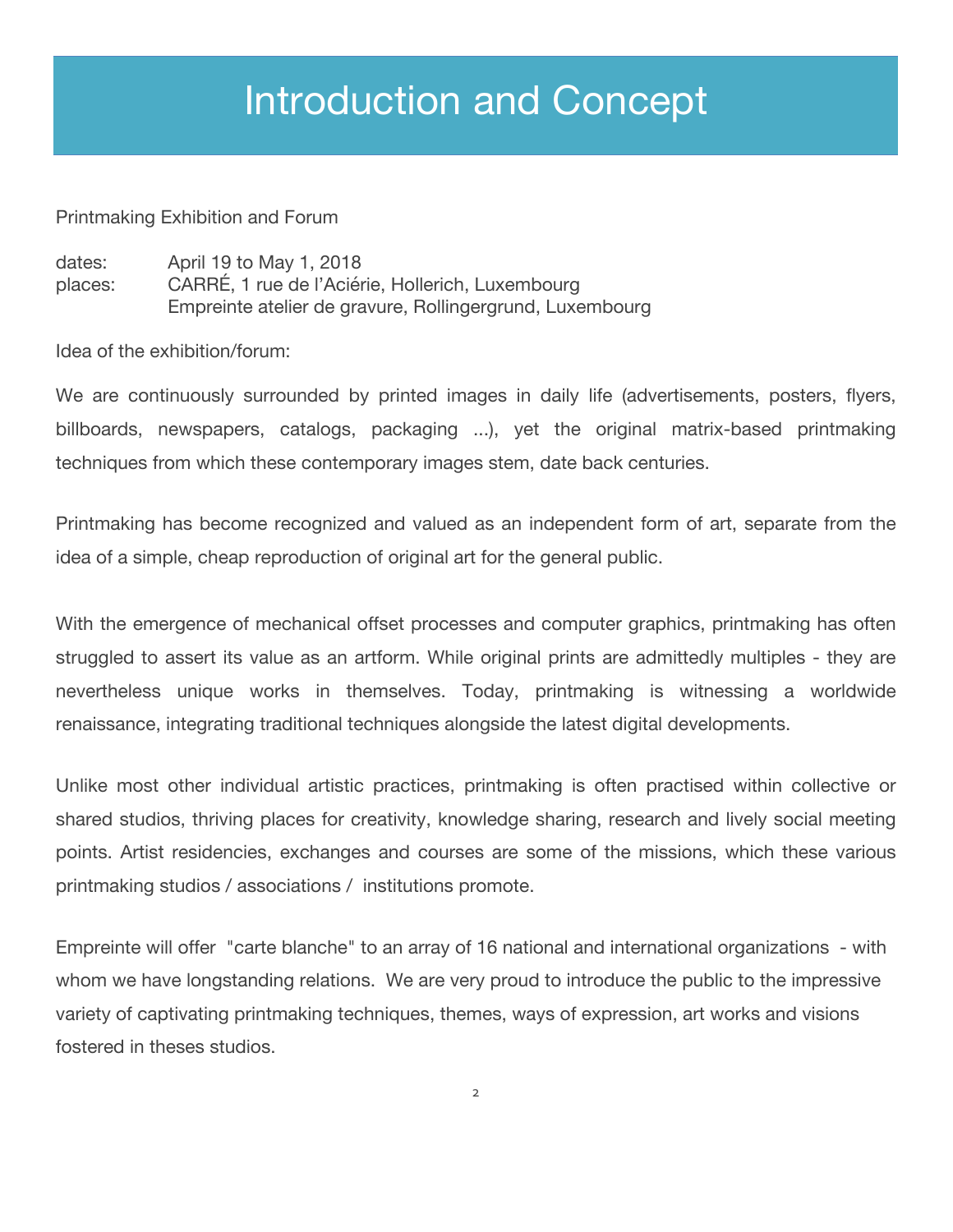## The Printmaking Exhibition 2018

| Organizer: | EMPREINTE atelier de gravure a.s.b.l.        |  |  |
|------------|----------------------------------------------|--|--|
| Partner:   | CEPA Centre pour la propagation des arts     |  |  |
| Dates:     | April 19 - May 1, 2018                       |  |  |
| Location:  | CARRÉ 1 rue de l'Aciérie L - 1112 Luxembourg |  |  |

the exhibition:

- $\triangleright$  sixteen national and international studios / associations and their most representative artists
- $\triangleright$  EMPREINTE Luxembourg's only collective printmaking studio and its artists
- $\triangleright$  contemporary printmaking as a distinctive art form
- $\triangleright$  accompanying activities: discussion panels, conferences, workshops, guided tours etc.

the idea:

- $\geq$  to present to the public dynamic printmaking organizations, where each fosters creativity through technical know-how, a shared use of facilities / equipment, exchanges, discussion and projects.
- $\geq$  to demonstrate that groups and associations are often created with this communal idea in mind. Each one has established its unique specificities, its creative emphasis. Each is influenced by the particular artistic and social environment of its country
- $\geq$  to highlight that each workshop contributes to the promotion of printmaking and helps to transmit techniques, methodologies, ideas and research to artists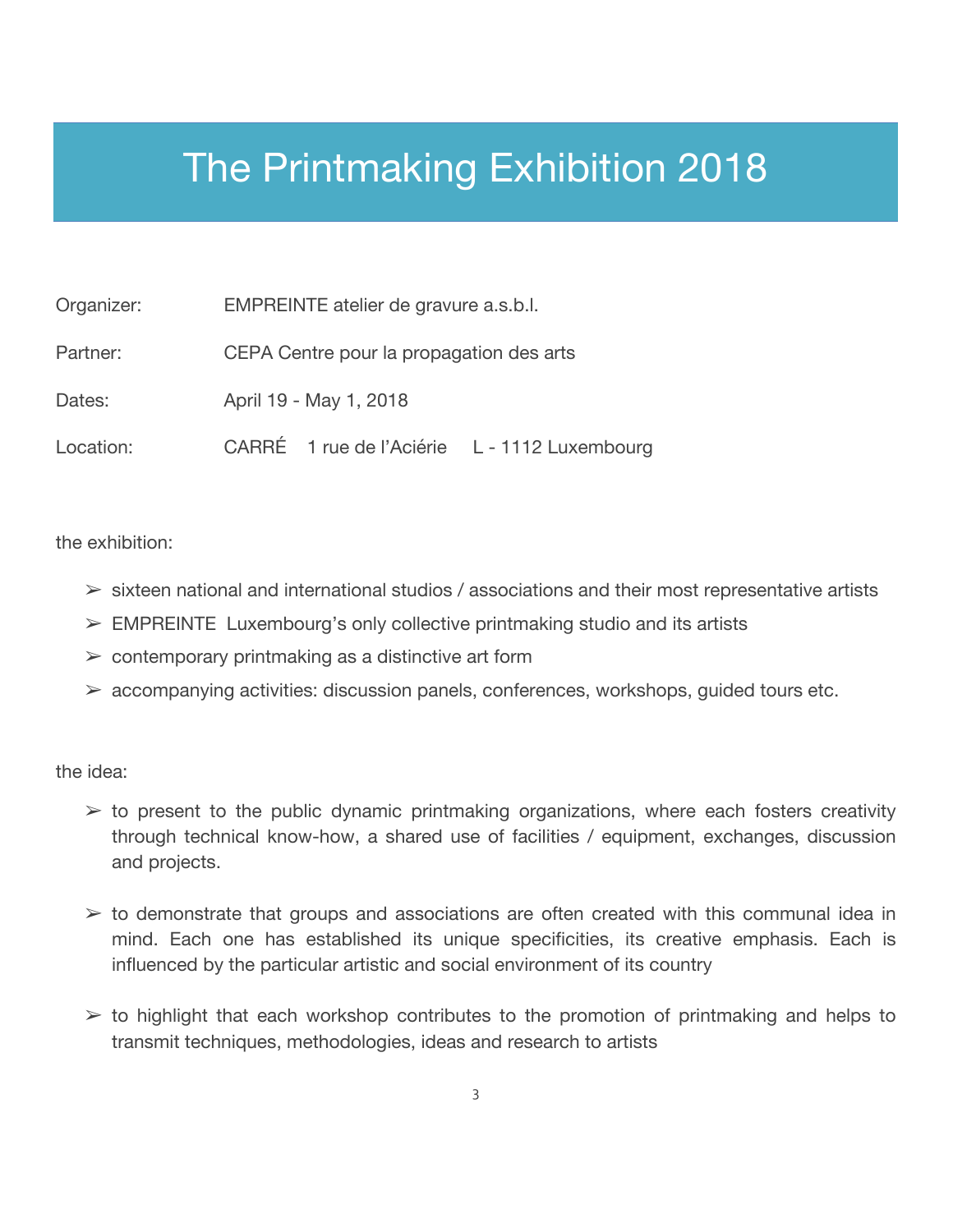Empreinte wishes to honor these organizations and their members and give them a public platform for Luxembourg and the Greater Region.

goals:

- $\triangleright$  promote the image of printmaking as original works of art in their own right
- $\triangleright$  educate the public about the quality and diversity of artistic expression within contemporary printmaking
- $\triangleright$  honor the commitment and work of local and international studios/associations/institutions who are helping to preserve traditional techniques while also promoting contemporary prints and original work
- $\triangleright$  create a platform for printmaking artists, which allows them to reach new audiences within Luxembourg and the Greater Region
- $\triangleright$  share knowledge about printmaking through conferences and discussion panels
- $\geq$  introduce the public to printmaking and printing techniques through practical workshops

the surrounding program:

- $\triangleright$  the exhibition: presentation of each workshop (history, organization, specialization, activity ...) and its artists (prints, etchings, printed images, small editions, installations ...) intaglio, xylograph, linoprint, lithography, screen printing, digital art ...
- $\geq$  a series of conferences and "artist talks", discussion panels regarding printmaking topics, hosted by art critics, gallery owners, printmaking artists
- $\ge$  guided tours of the exhibition and of EMPREINTE in Luxembourgish, German, French, English, Spanish
- $\geq$  thematic tours for groups and schools
- $\geq$  on site workshops and demos
- $\triangleright$  "Open studio ": meeting with our resident artists at EMPREINTE studio
- $\triangleright$  printmaking classes at EMPREINTE studio

#### places:

- exhibition and conference: CARRÉ, Hollerich, Luxembourg
- 

workshops and courses: EMPREINTE studio, Rollingergrund, Luxembourg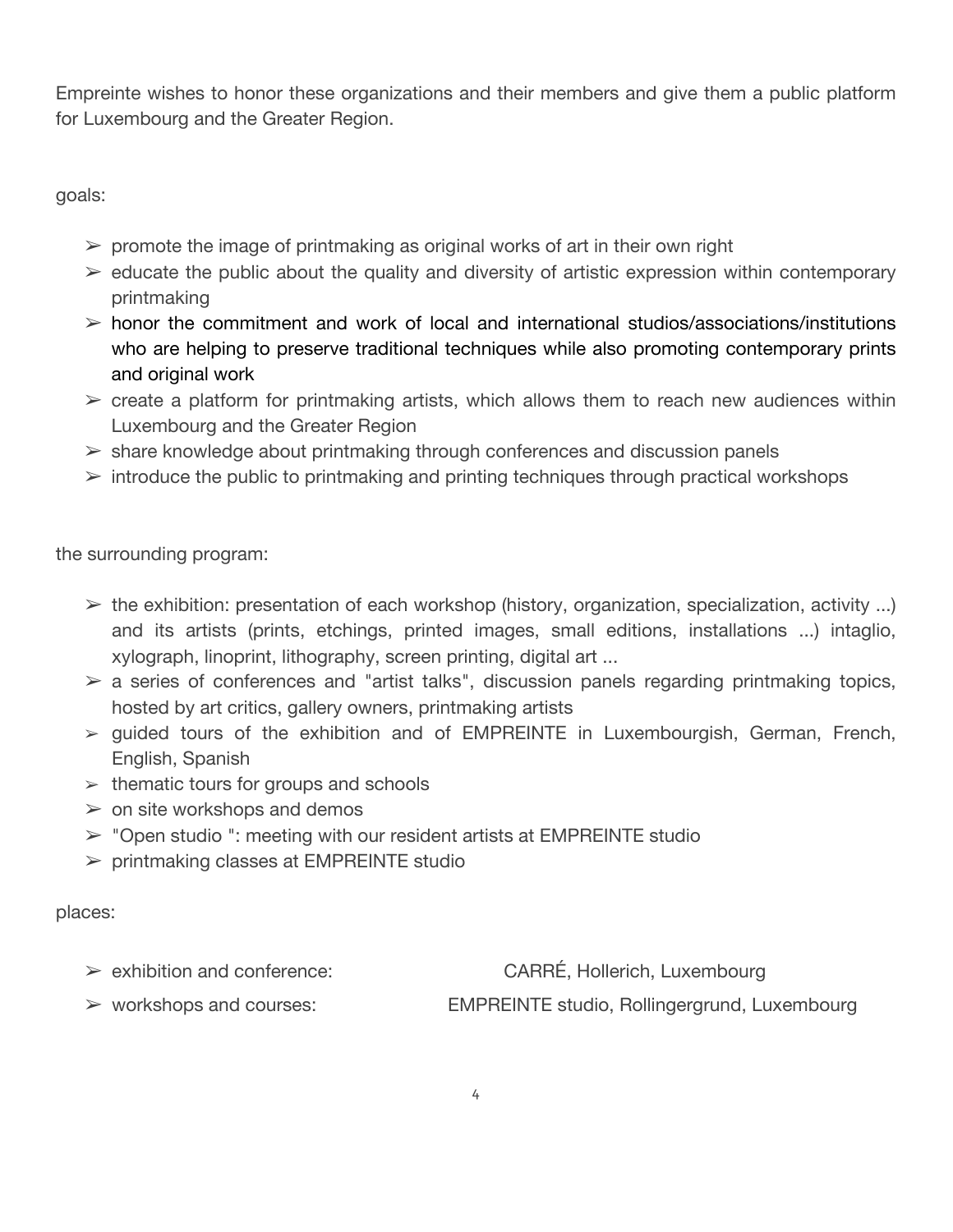### Empreinte, atelier de gravure, Luxembourg



EMPREINTE atelier de gravure is Luxembourg's only shared printmaking studio for artists.

It is a workplace as well as meeting place for 40 artist printmaker members in Luxembourg.

For more than 20 years, Empreinte has been providing space for work and creativity to its members. The studio is equipped with two intaglio presses, one typographical press, various baths for copper and zinc mordants, an aquatint cabinet, storage places, etc.

EMPREINTE's aims go beyond any one's own self-interest.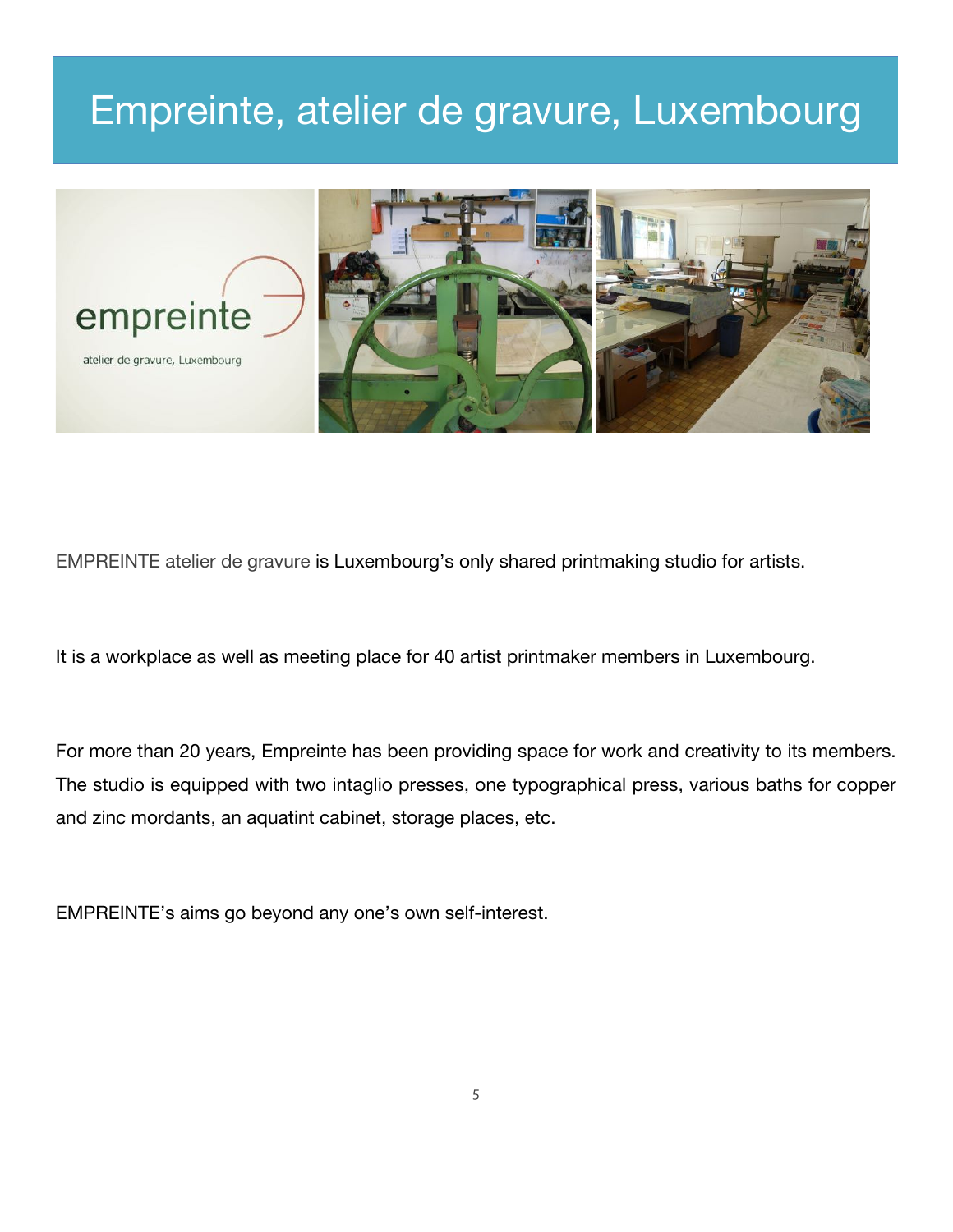### **Activities**



Empreinte has been committed for more than 20 years:

> in promoting printmaking art:

by organizing exhibitions for and with its members

by offering guided visits of the studio

by participating in public demos f.ex. during Museum Days

by starting a collection of prints from Empreinte's members and its resident artists

> in providing adult learning

by organizing all year, regular, twice weekly printmaking courses,

for beginners and experienced participants

by organizing workshops and weekend courses for external groups on request, eg for

Fine Arts students , University of Luxembourg, Museums (Villa Vauban) etc.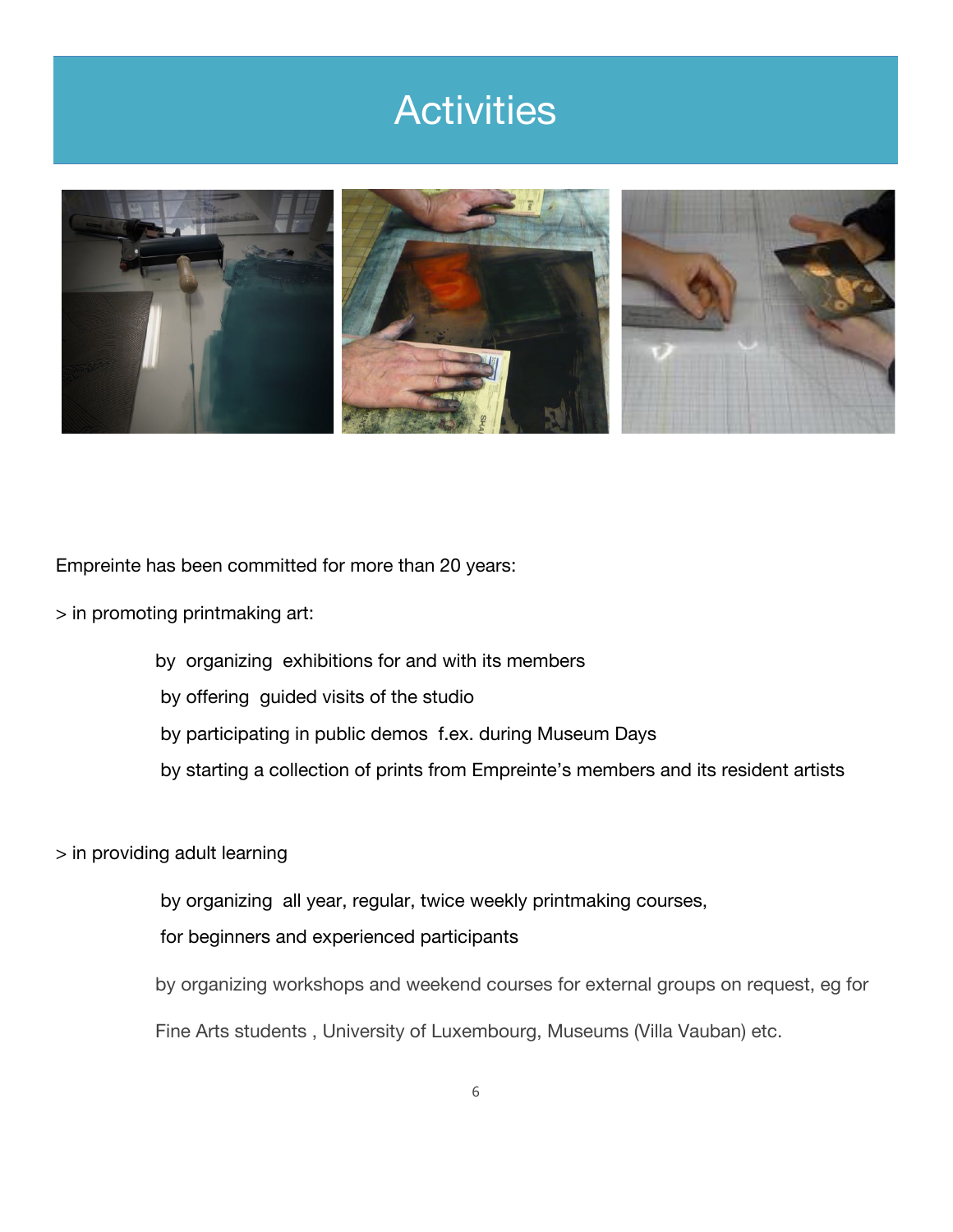> in providing offers for specialization in printmaking to its members:

by offering specialization workshops, in particular, printmaking techniques held by invited international artists.

by developing a library of books, catalogues, and magazines about printmaking

#### > in fostering international relations and exchanges:

by offering two artist residencies per year at Empreinte atelier de gravure

by becoming a member of PATA network (Poland)

by maintaining relationships with international print workshops through shared projects

 by sharing information about exhibitions and workshops on our website and Facebook page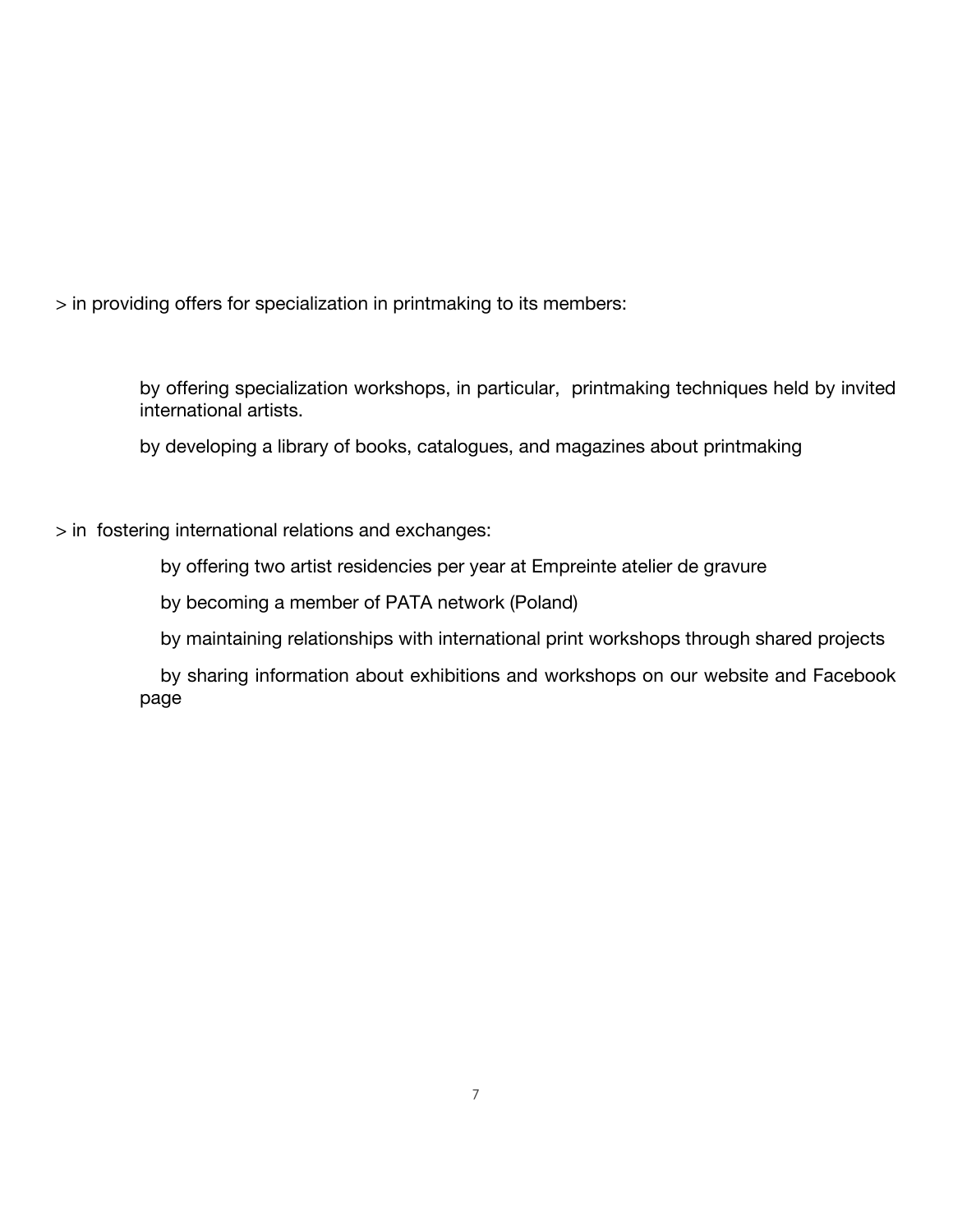### Recent Exhibitions



es membres d'Empreinte cat le plaisir de vous<br>Wike à leur exposition d'estampes originales

20 Joer Empreinte deemools & elo empreinte



#### Exhibition: Konschthaus Beim Engel, 2015:

20 year birthday exhibition, illustrating tendencies and evolution of 20 years of printmaking at Empreinte . First public presentation of "Collection Empreinte", prints collected since 1996 from EMPREINTE's resident artists.

#### Exhibition: KUFA Galerie Terre Rouge, 2015

exhibition, guided tours and demos at Kulturfabrik Esch/Alzette. Print and matrix (wood, copper, zinc) displayed side by side. Live printing in the exhibition and hands-on printmaking activities for visitors created unique insights into printmaking techniques.



#### Exhibition Konschthaus Beim Engel, 2016 'Be My Guest'

Each EMPREINTE member invited a guest printmaker (nonmember of Empreinte) to co-exhibit with them. This resulted in an international printmaking exhibition hosting artists from Germany, Belgium, Bosnia, Spain, France, United-Kingdom, Italy, USA and Luxembourg.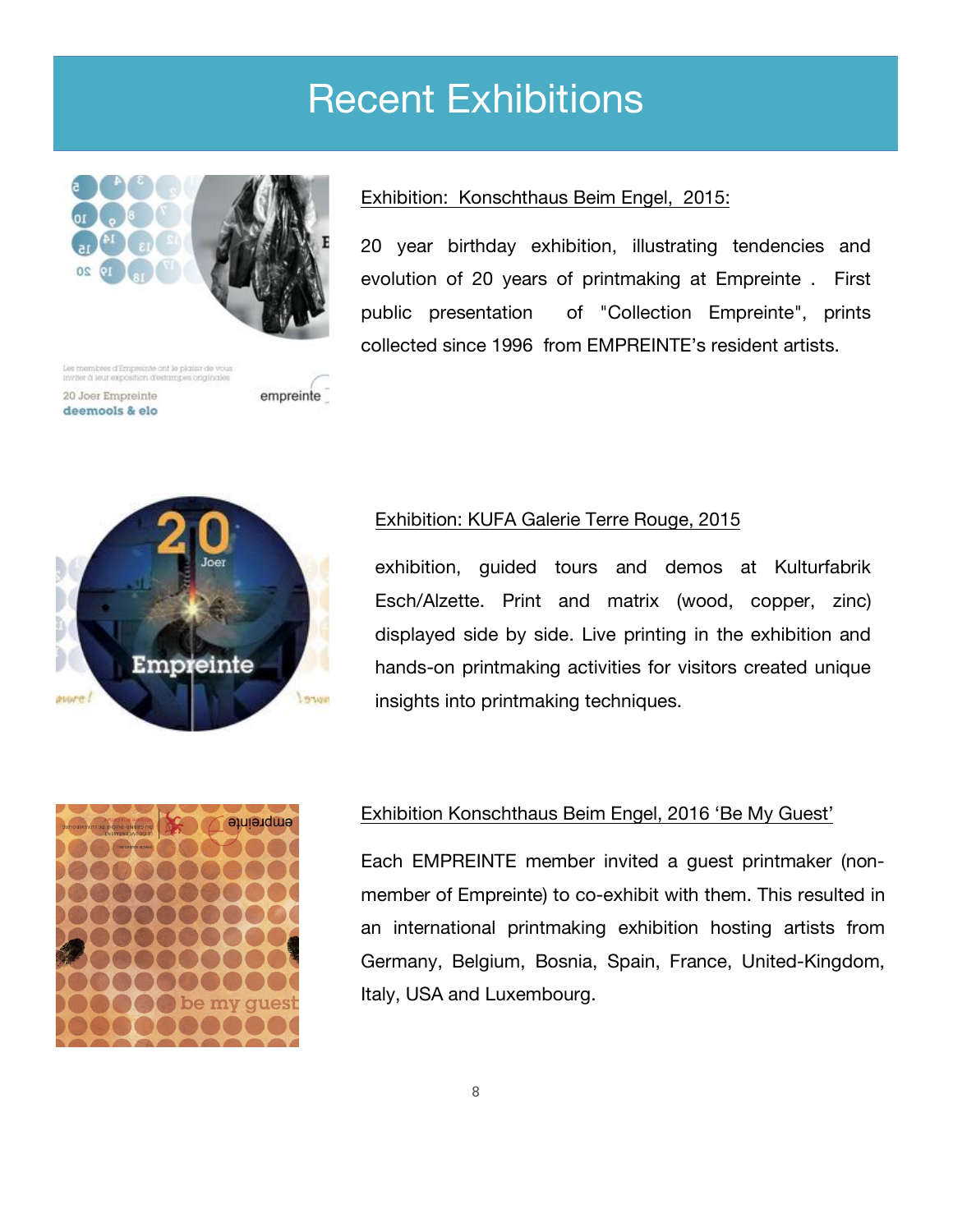

buch kunst druck grafik papier

#### Participation SCHWARZMARKT Trier 2016

EKA Europäische Kunstakademie Trier (European Art Academy Trier, Germany). Participation in printmaking and book art fair.



#### Participation Luxembourg Art Week 2016

TAKE OFF event, Luxembourg. Presentation of Empreinte to a large public during Luxembourg's biggest art fair.

### Ongoing - Exhibition MNHA (Musée National d'Histoire et d'Art) / Shop

In rotation three Empreinte members show three works each for two months. There is also a selection of works shown permanently in a portfolio and in the museum's display cases

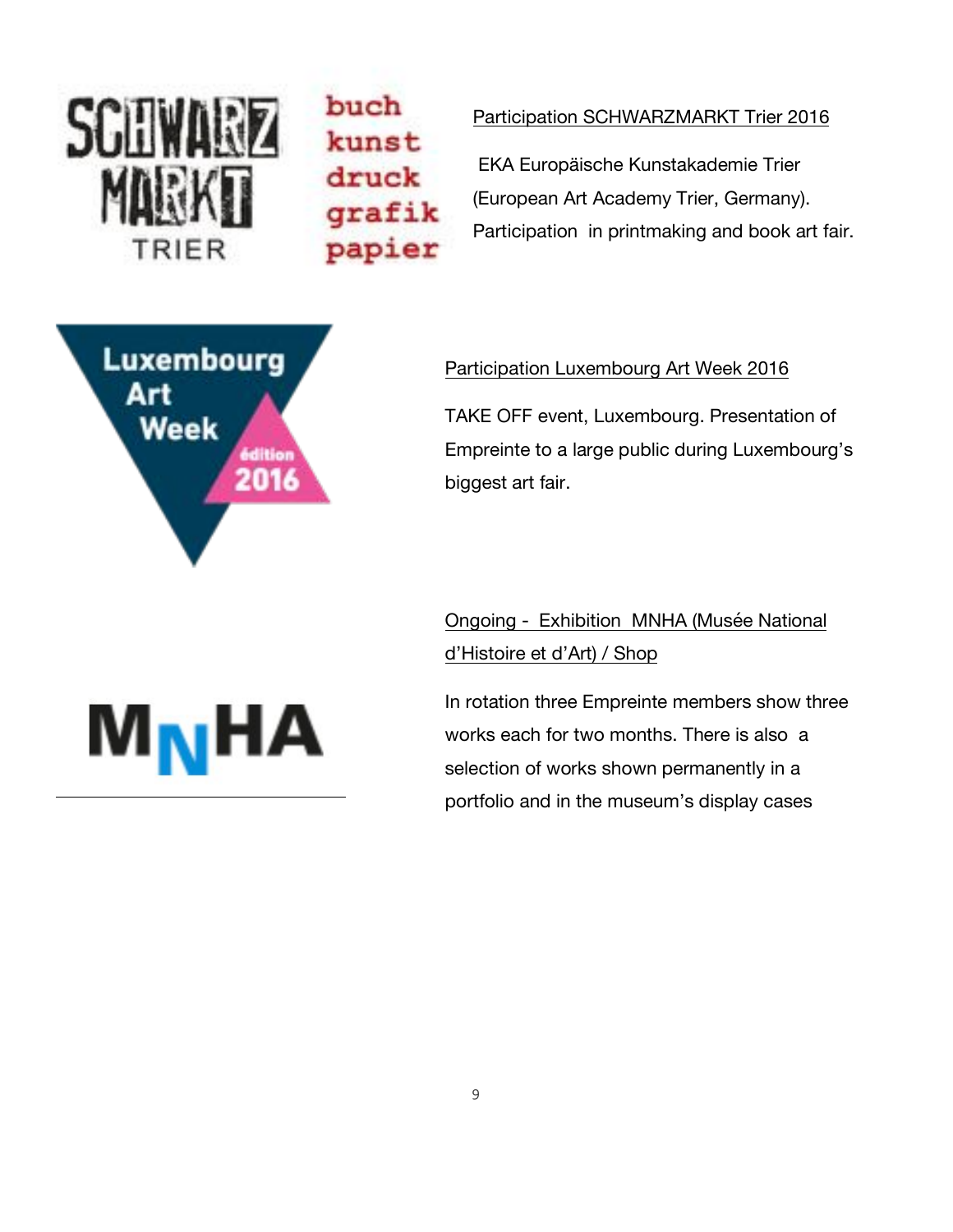### Friendships - Connections



EMPREINTE maintains friendships with a variety of international printmakers and printmaking studios. We have special ties to Atelier Bo Halbirk (a founding member of EMPREINTE) in Paris/ France, as well as: KAUS Urbino / Italy, KALA Berkeley CA / USA, PRESSE PAPIER Trois-Rivières / Québec, Canada, STAMPERIA DEL TEVERE Rome / Italy, PATA Lodz / Poland, and many more ...

These connections have and will continue to result in residences, the opportunities to participate in workshops and courses, invitations to exhibitions and informal exchanges between members.

EMPREINTE is registered in the PATA / Poland international printmaking network.

participating studios in ICPE / F 2018:

EMPREINTE atelier de gravure Luxembourg KULTURHUEF Grevenmacher, Luxembourg IMPRESSION(s) Liège, Belgique FYNS GRAFISKE VAERKSTED Odense, Danemark GRAFIKWERKSTATT DRESDEN, Allemagne ATELIER BO HALBIRK Paris, France ENVERS/ENDROIT Mâcon, France FUNDACION CIEC Betanzos, Espagne RED FOX PRESS Dugort Achill Island, Irlande BELFAST PRINT WORKSHOP Belfast, Irlande du Nord PATA the Strzeminski Academy of F.A. Lodz, Pologne STAMPERIA DEL TEVERE Rome, Italie KALA Art Institute Berkeley, USA ATELIER PRESSE PAPIER Trois-Rivières, Québec CA BIBLIOTHEQUE NATIONALE DU LUXEMBOURG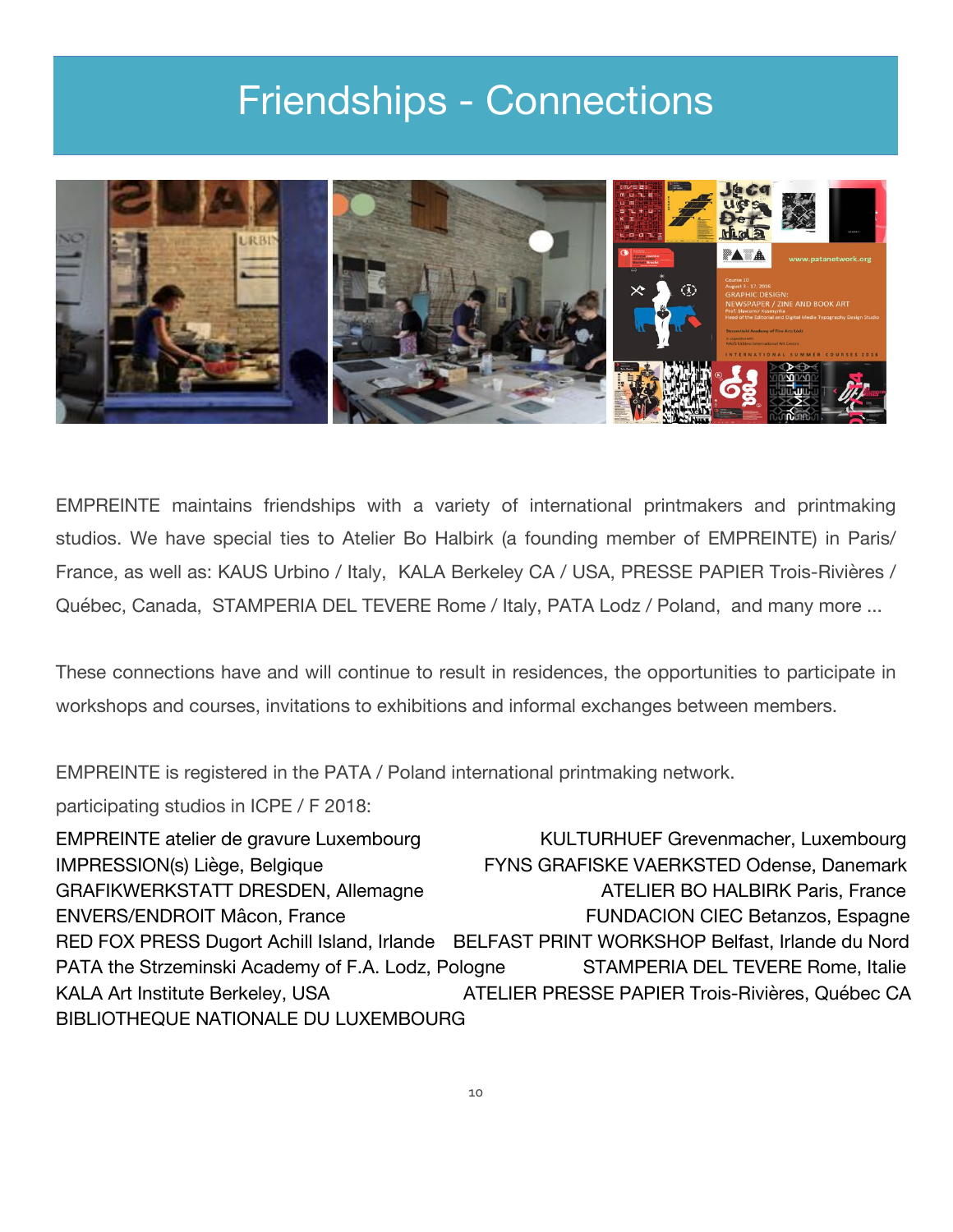## Artist Residencies



Since 1997 EMPREINTE has granted residencies and scholarships to two printmakers each year.

- the Board makes a selection on the basis of submitted portfolios and project proposals.
- resident artist printmakers work for two weeks in our studio. Formal and informal exchanges with EMPREINTE members are encouraged.
- each resident artist presents his work, his techniques and his artistic approach during a 'Meet the Artist' event at the studio. He/she donates one or more prints to the 'Collection Empreinte'.
- sightseeing tours of Luxembourg are organized for our visiting resident artists.

residents of recent years:

- Annie Rosès (F) 2017 / Jessica Dunne (USA)
- Désirée Wickler (L / D) & Martin Velisek (CZ) 2016
- Maria Pina Bentivenga (Italy) & Gianna Bentivenga (Italy) 2015
- Roberto Gianinetti (Italy) & Alfredo Bartolomeoli (Italy) 2014
- Omar Kessel (Spain), Fumi Ishida (Japan) & Kazuko Watanabe (Japan / USA) 2013
- Shannon Milar (USA), Alessandro Fornaci (Italy) & Elisabeta Diamanti (Italy) 2012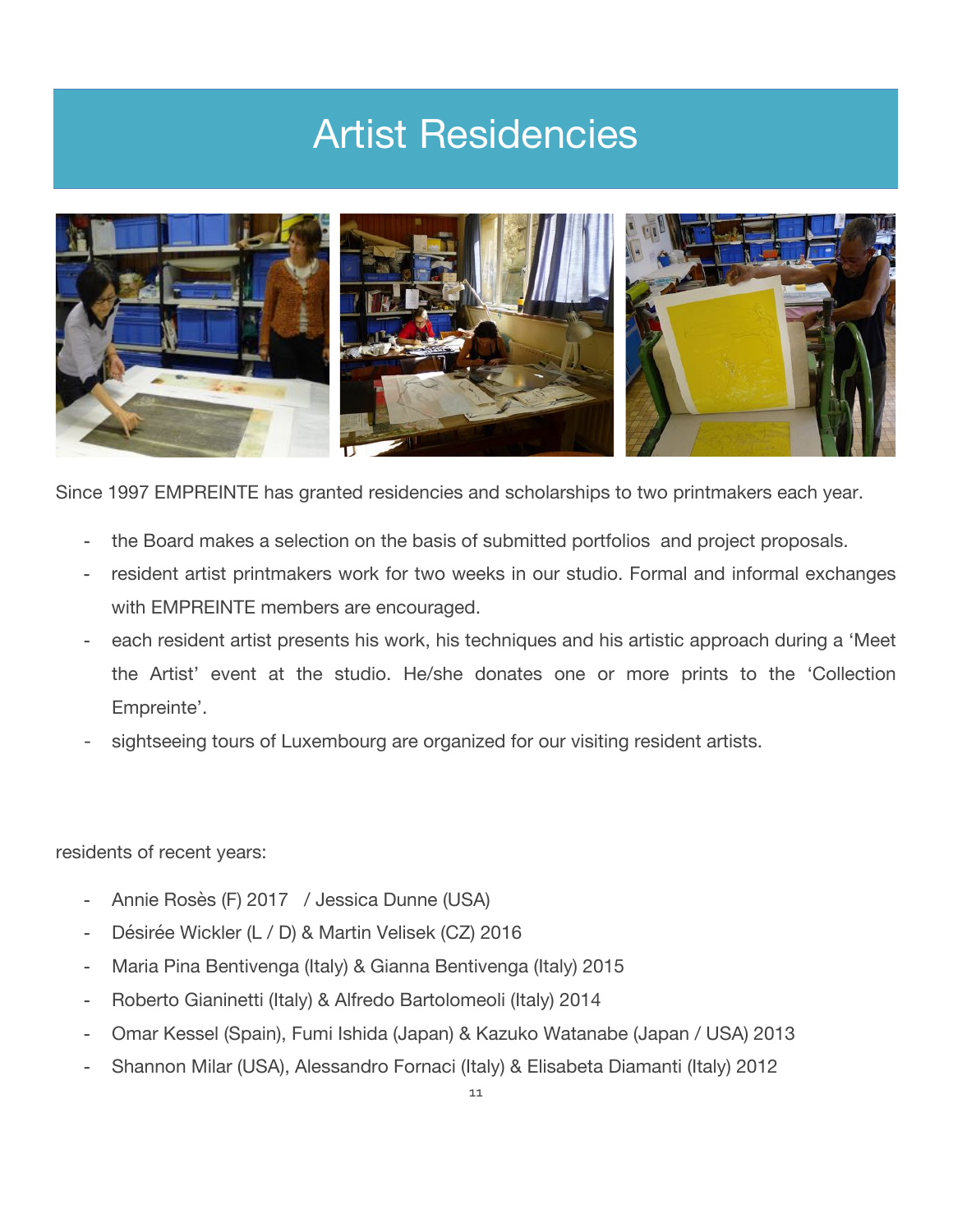### Contact - external relations



EMPREINTE atelier de gravure a.s.b.l. 276, rue de Rollingergrund L - 2441 Luxembourg

#### **Chair:** Secretary:

Diane Jodes **Yvonne Rodesch** 5 Leemerwee 3, op Mailänder L – 1954 Luxembourg L – 8710 Boevange dianejodes@yahoo.com email: atelierempreinte@yahoo.com

#### **Treasurer:**

Marco KRFFF

#### **Board:**

Marie-José Dublin, Danielle Grosbusch, Isabelle Lutz, Serge Koch, Anneke Walch, Bo Halbirk

#### **Members :**

Jaana Antola, Marité Bordas, André Botzem, Marie-José Dublin-Neys, Claude Ernster, Malou Faber-Hilbert, Sibylle Feidt, Mariette Flener-Muller, Julien Gaubert, Mariepol Goetzinger, Danielle Grosbusch, Bo Halbirk, Robert Hall, Sus Hierzig, Anne Heyvaert, Diane Jodes, Sylvie Karier, Marie-Pierre Kirpach-Speltz, Soheila Knaff-Sanie, Chirstiane Koch, Serge Koch, Carine Kraus, Marco Kreff, André Kremer, Viviane Kunsch, Philippe Lamesch, Christiane Linden, Isabelle Lutz, Flora Mar, Anne-Marie Meyer-Simonis, Asun Parrilla, Andrée Philippart, Yvonne Rodesch, Franz Ruf, Yvonne Simon, Nathalie Soldani, Marianne (Butz) Steichen, Ann Vinck, Fernande Wintersdorff, Pit Wagner, Anneke **Walch**